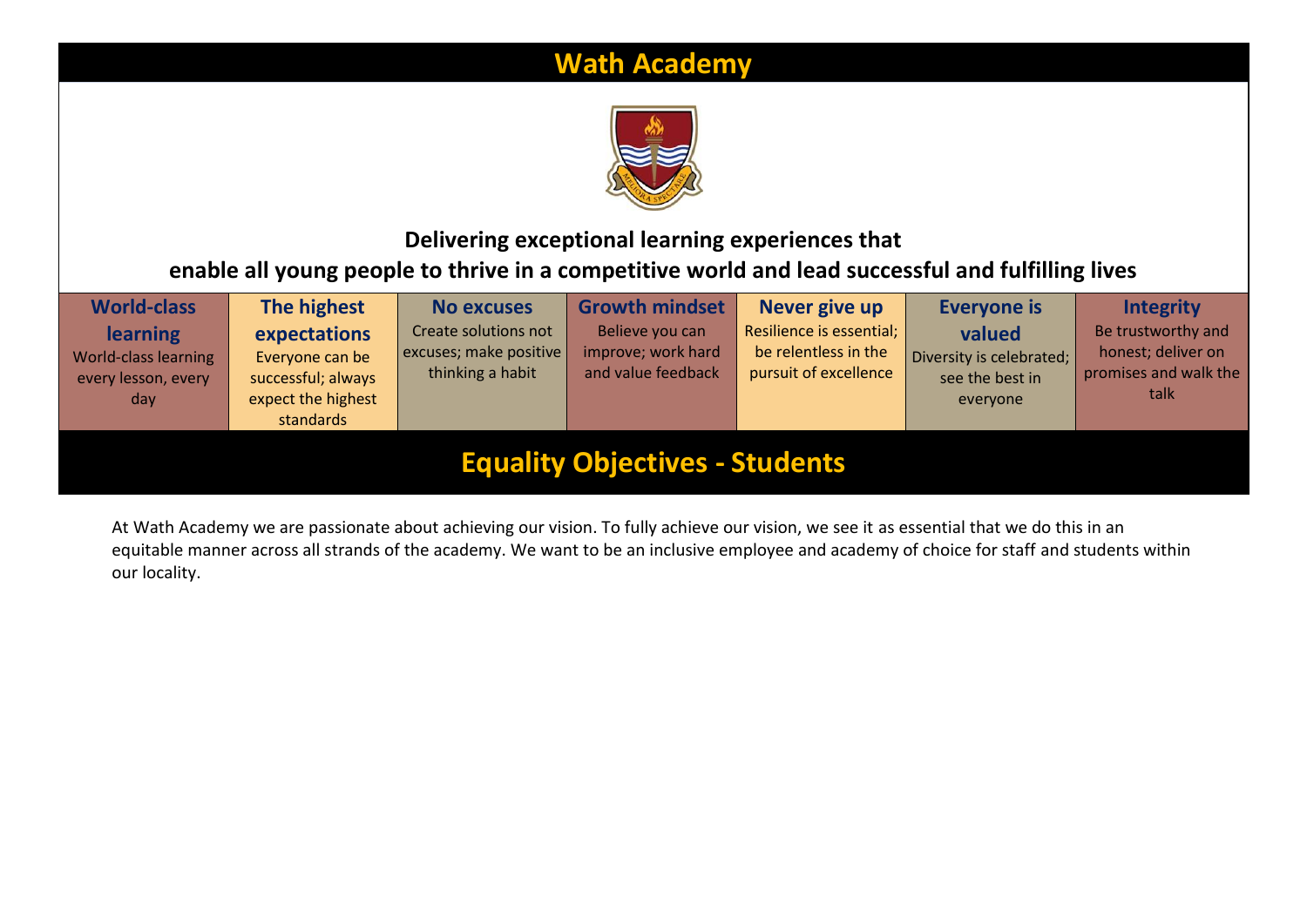## **Objective One**

Disadvantaged students to make progress in line with their non-disadvantaged peers

### **Current context and why we have chosen this objective**

#### **Number and Percentage of Disadvantaged Students**

|                                | Whole school | Year 7            | Year <sub>8</sub> | Year 9 | Year 10 | Year 11                         |
|--------------------------------|--------------|-------------------|-------------------|--------|---------|---------------------------------|
| % of disadvantaged<br>students | 27%          | 31%               | 27%               | 28%    | 24%     | 26%                             |
| <b>Number of students</b>      | 408          | n.<br><u>J + </u> | 89                | oɔ     | 68      | $\overline{\phantom{a}}$<br>. J |

#### **Academic Data**

| <b>Cohorts</b><br>2019 Final Grade<br><b>National Av 2019</b><br><b>2020 CAG</b> |                                                                             |                     |                      |                |  |  |  |  |
|----------------------------------------------------------------------------------|-----------------------------------------------------------------------------|---------------------|----------------------|----------------|--|--|--|--|
| All                                                                              | $-0.03$                                                                     |                     | $-0.13$              | 0.34           |  |  |  |  |
| <b>PP</b>                                                                        | $-0.45$                                                                     |                     | $-0.56$              | 0.02           |  |  |  |  |
| PP-HA                                                                            |                                                                             |                     | $-1.33$              | 0.05           |  |  |  |  |
| <b>NPP</b>                                                                       | 0.13                                                                        |                     | $-0.02$              | 0.49           |  |  |  |  |
| <b>Boys - All</b>                                                                | $-0.27$                                                                     |                     | $-0.39$              | 0.05           |  |  |  |  |
| <b>Boys - PP</b>                                                                 |                                                                             |                     | $-0.93$              | $-0.13$        |  |  |  |  |
| <b>Boys - NPP</b>                                                                |                                                                             |                     | $-0.24$              | 0.13           |  |  |  |  |
| <b>Boys - HA</b>                                                                 |                                                                             |                     | $-0.5$               | $\mathbf{0}$   |  |  |  |  |
| <b>Boys - HA PP</b>                                                              |                                                                             |                     | $-2.35$              | $\overline{0}$ |  |  |  |  |
| Girls - All                                                                      | 0.22                                                                        |                     | 0.13                 | 0.65           |  |  |  |  |
| Girls - PP                                                                       |                                                                             |                     | $-0.12$              | 0.16           |  |  |  |  |
| <b>Girls - NPP</b>                                                               |                                                                             |                     | 0.19                 | 0.9            |  |  |  |  |
| Girls - HA                                                                       |                                                                             |                     | $\mathbf{0}$<br>0.27 |                |  |  |  |  |
| Girls - HA PP                                                                    |                                                                             |                     | 0.71                 | $\mathbf{0}$   |  |  |  |  |
|                                                                                  |                                                                             |                     |                      |                |  |  |  |  |
|                                                                                  |                                                                             | <b>Progress Key</b> |                      |                |  |  |  |  |
| $x \geq 0.25$                                                                    | $0.25 > x \ge 0$<br>$0 > x > -0.25$<br>$-0.25 \ge x > -0.5$<br>$x \le -0.5$ |                     |                      |                |  |  |  |  |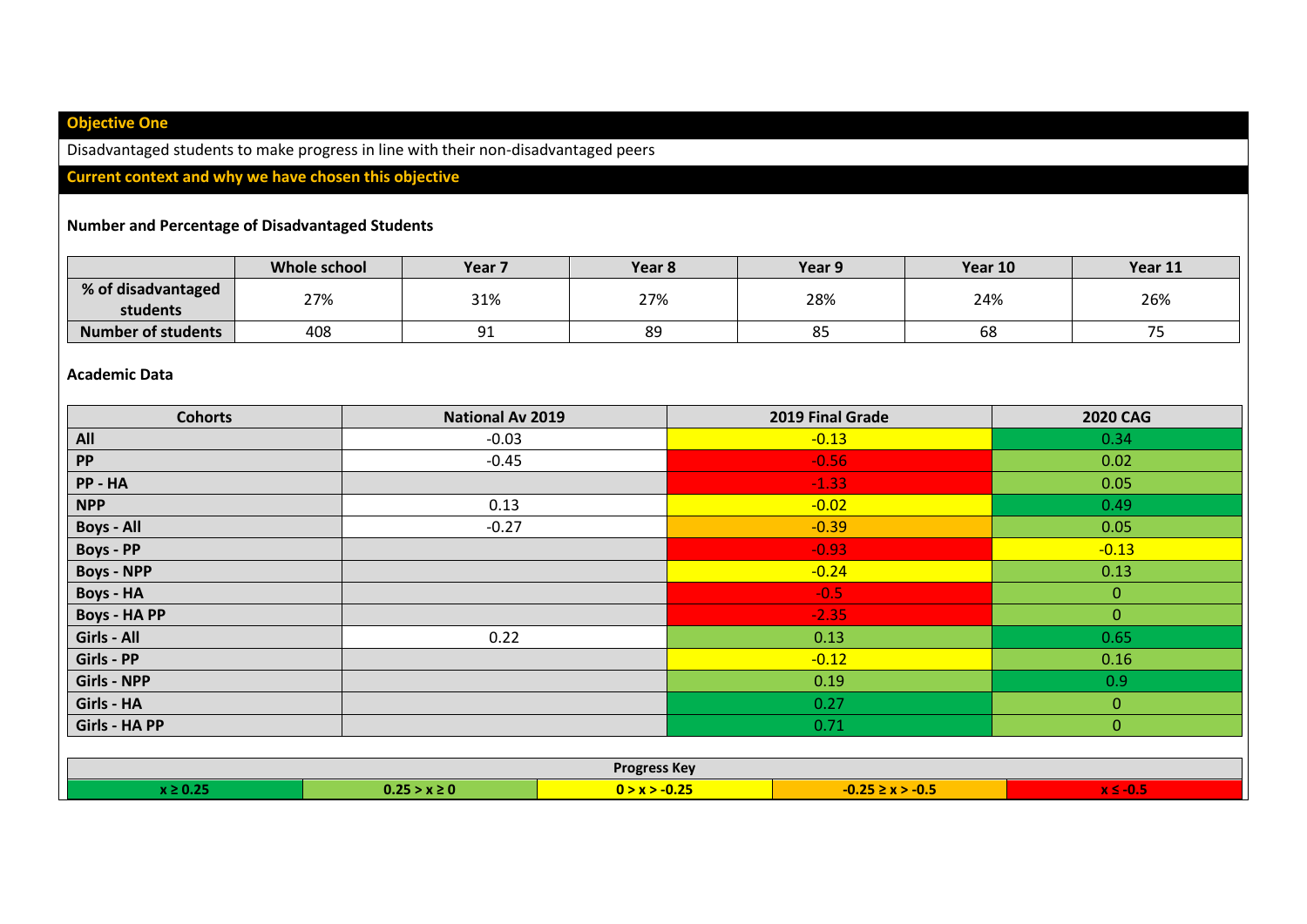The data above identifies that a progress gap between disadvantaged and non-disadvantaged has existed for the last two years.

## **Action Plan**

| <b>Action</b>                         | <b>Success Criteria</b>               | <b>Staff Responsible</b>                | When                                |
|---------------------------------------|---------------------------------------|-----------------------------------------|-------------------------------------|
| A Pupil Premium strategy document to  | Disadvantaged students to perform in  | Principal & Vice Principal              | September 2020 ongoing              |
| be created and reviewed periodically. | line with their non-disadvantaged     |                                         |                                     |
| Please see PP strategy document for   | peers.                                |                                         |                                     |
| further actions                       |                                       |                                         |                                     |
| A Y11 & Y13 strategy document to be   | Disadvantaged students to perform in  | Principal, Vice Principal and Assistant | September 2020 ongoing              |
| created and reviewed periodically.    | line with their non-disadvantaged     | Vice Principal                          |                                     |
| Please see Y11 & 13 strategy document | peers.                                |                                         |                                     |
| for further actions                   |                                       |                                         |                                     |
| A boy's progress strategy document to | Disadvantaged boys to perform in line | Principal and Associate Assistant Vice  | January 2021 onwards                |
| be created and reviewed periodically  | with their non-disadvantaged peers.   | Principal                               |                                     |
| (relevant disadvantaged strategies    |                                       |                                         |                                     |
| included). Please see boys progress   |                                       |                                         |                                     |
| strategy document for further actions |                                       |                                         |                                     |
| The appointment of a Senior Leader    | Disadvantaged students to perform in  | Principal and Appointed member of       | January 2021 onwards (permanent     |
| with specific responsibility for the  | line with their non-disadvantaged     | staff                                   | responsibility to be appointed from |
| progress of disadvantaged students.   | peers.                                |                                         | September 2021)                     |
|                                       |                                       |                                         |                                     |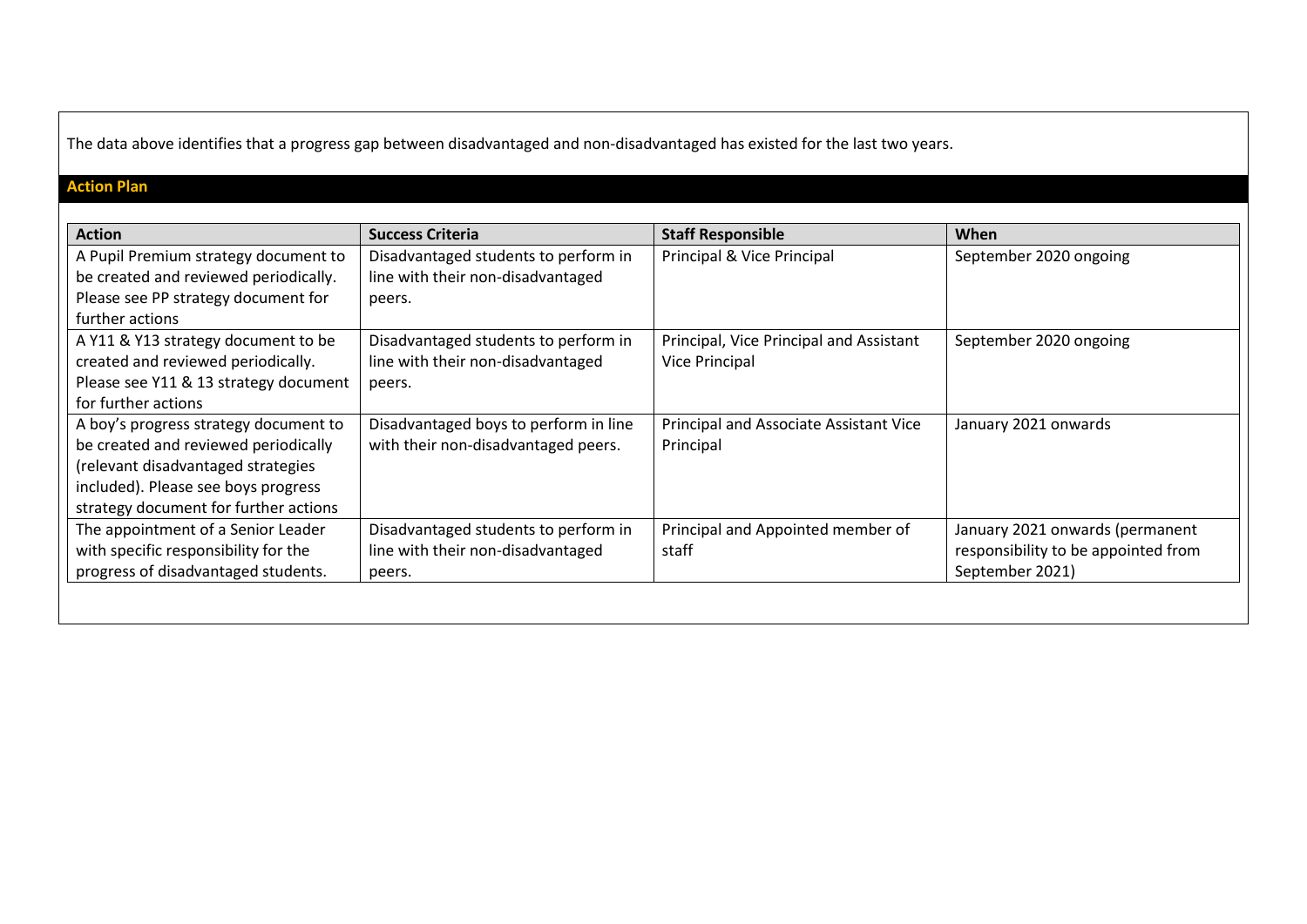## **Objective Two**

Boys to make academic progress in line with girls and above that of the national average

## **Current context and why we have chosen this objective**

#### **Student Gender Split**

| Gender | Percentage |
|--------|------------|
| Male   | 47.69%     |
| Female | 52.31%     |

#### **Academic Data**

| <b>Cohorts</b>      | <b>National Av 2019</b>                                                     |                     | 2019 Final Grade | <b>2020 CAG</b> |  |  |  |
|---------------------|-----------------------------------------------------------------------------|---------------------|------------------|-----------------|--|--|--|
| All                 | $-0.03$                                                                     |                     | $-0.13$          | 0.34            |  |  |  |
| PP                  | $-0.45$                                                                     |                     | $-0.56$          | 0.02            |  |  |  |
| PP - HA             |                                                                             |                     | $-1.33$          | 0.05            |  |  |  |
| <b>NPP</b>          | 0.13                                                                        |                     | $-0.02$          | 0.49            |  |  |  |
| <b>Boys - All</b>   | $-0.27$                                                                     |                     | $-0.39$          | 0.05            |  |  |  |
| <b>Boys - PP</b>    |                                                                             |                     | $-0.93$          | $-0.13$         |  |  |  |
| <b>Boys - NPP</b>   |                                                                             |                     | $-0.24$          | 0.13            |  |  |  |
| <b>Boys - HA</b>    |                                                                             |                     | $-0.5$           | $\mathbf{0}$    |  |  |  |
| <b>Boys - HA PP</b> |                                                                             |                     | $-2.35$          | $\overline{0}$  |  |  |  |
| Girls - All         | 0.22                                                                        |                     | 0.13             | 0.65            |  |  |  |
| Girls - PP          |                                                                             |                     | $-0.12$          | 0.16            |  |  |  |
| <b>Girls - NPP</b>  |                                                                             |                     | 0.19             | 0.9             |  |  |  |
| Girls - HA          |                                                                             |                     | 0.27             | $\overline{0}$  |  |  |  |
| Girls - HA PP       |                                                                             |                     | 0.71             | $\mathbf{0}$    |  |  |  |
|                     |                                                                             |                     |                  |                 |  |  |  |
|                     |                                                                             | <b>Progress Key</b> |                  |                 |  |  |  |
| $x \geq 0.25$       | $0.25 > x \ge 0$<br>$0 > x > -0.25$<br>$-0.25 \ge x > -0.5$<br>$x \le -0.5$ |                     |                  |                 |  |  |  |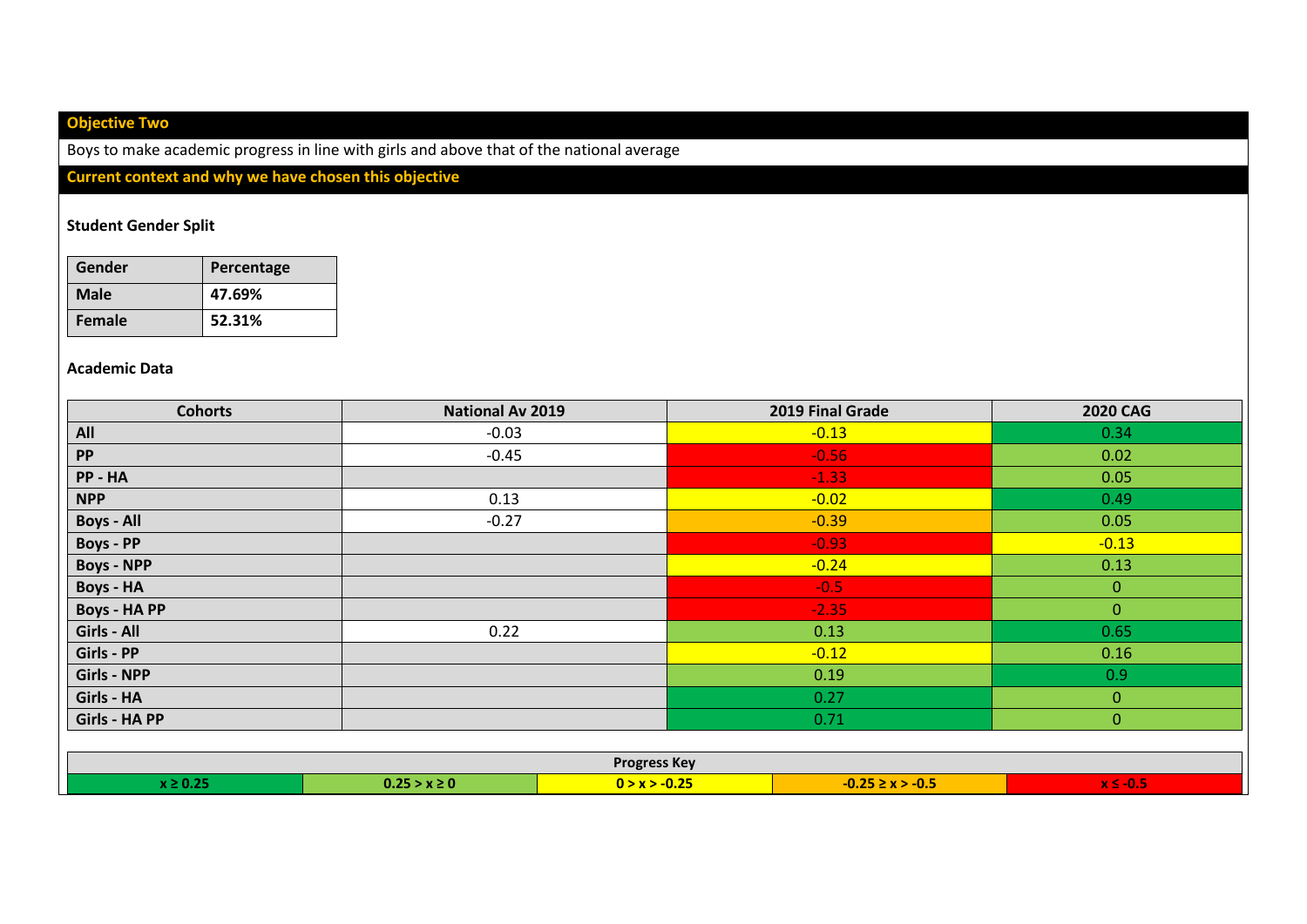The data above identifies a significant progress gap between boys and girls. The gaps between the genders exists in all measures. We believe that through our curriculum offer that boys should be able to achieve outcomes in line with girls.

## **Action Plan**

| Principal and Associate Assistant Vice<br>Boys to perform academically in line<br>A boy's progress strategy document to<br>January 2021 onwards<br>be created and reviewed periodically.<br>with girls.<br>Principal<br>Please see boys progress strategy<br>document for further actions<br>Target setting processes to be<br>Boys to leave with outcomes that<br>Principal and Associate Assistant Vice<br>January 2021 onwards<br>aspirational so that achieving targets<br>enable them to select an educational<br>Principal<br>would place individual male students in<br>setting of their choice. | <b>Action</b> | <b>Success Criteria</b> | <b>Staff Responsible</b> | When |
|---------------------------------------------------------------------------------------------------------------------------------------------------------------------------------------------------------------------------------------------------------------------------------------------------------------------------------------------------------------------------------------------------------------------------------------------------------------------------------------------------------------------------------------------------------------------------------------------------------|---------------|-------------------------|--------------------------|------|
|                                                                                                                                                                                                                                                                                                                                                                                                                                                                                                                                                                                                         |               |                         |                          |      |
| the top 5% nationally.                                                                                                                                                                                                                                                                                                                                                                                                                                                                                                                                                                                  |               |                         |                          |      |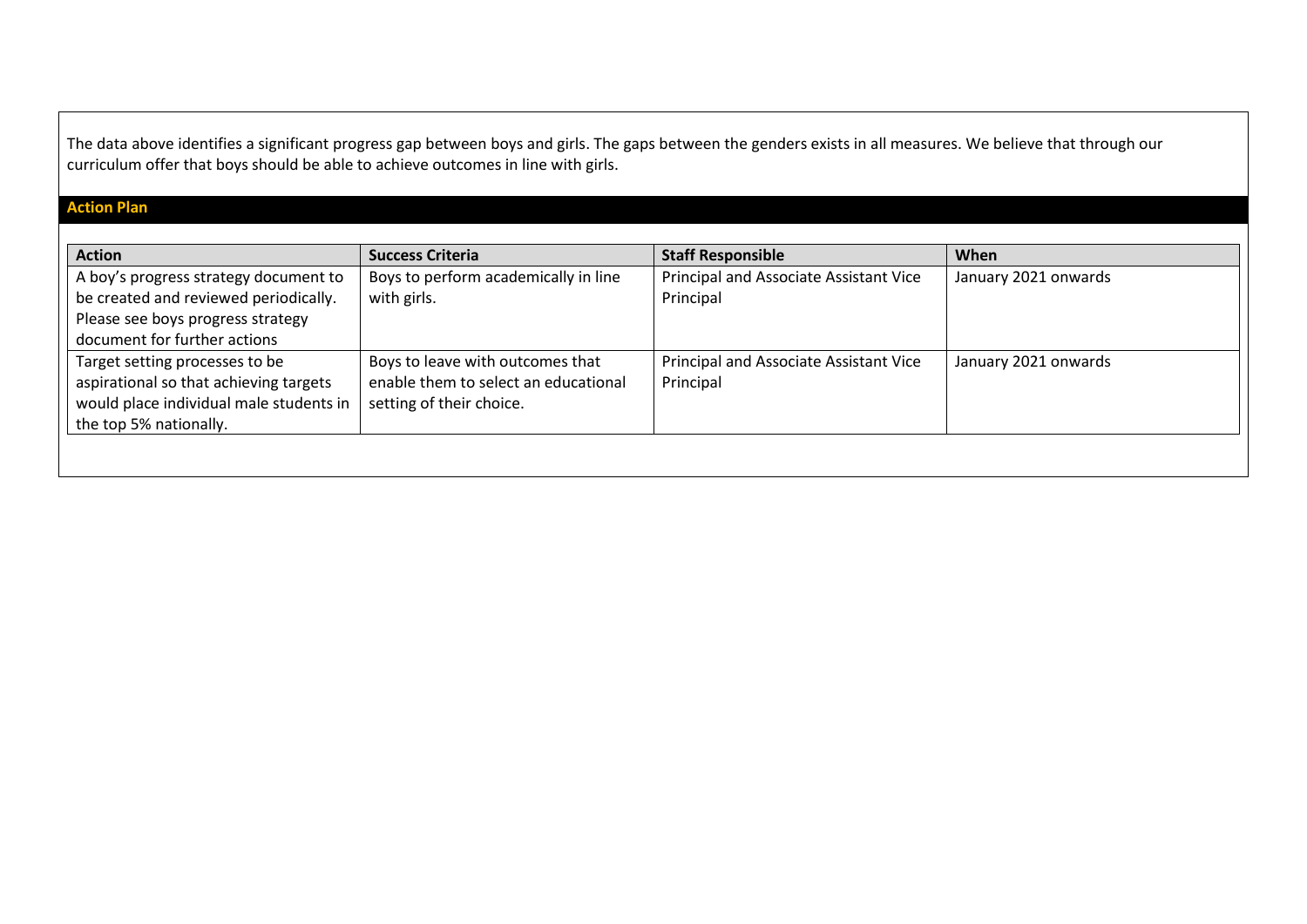#### **Objective Three**

Attendance of disadvantaged students to be in line with their non-disadvantaged peers and above that of the national average.

#### **Current context and why we have chosen this objective**

| <b>Cohort</b>                        | <b>Total</b> | <b>National Average</b>  |
|--------------------------------------|--------------|--------------------------|
| <b>Overall Cumulative Attendance</b> |              |                          |
| 2019-20                              | 95.0%        | $\overline{\phantom{0}}$ |
| 2018-19                              | 94.5%        | 94.5%                    |
| 2017-18                              | 94.2%        | 94.5%                    |
| <b>Disadvantaged Students</b>        |              |                          |
| 2019-20                              | 89.1%        | $\overline{\phantom{a}}$ |
| 2018-19                              | 91.4%        | 92%                      |
| 2017-18                              | 91.5%        | 92%                      |
| <b>Non-Disadvantaged Students</b>    |              |                          |
| 2019-20                              | 96.4%        | $\overline{\phantom{0}}$ |
| 2018-19                              | 95.7%        | 96.1%                    |
| 2017-18                              | 95.6%        | 96.1%                    |

*Green boxes indicate the measure is above national average of 94.5%*

*Orange boxes indicate the measure is approaching national average (between 94 and 94.99%)*

*Red boxes indicate underperformance below 94%.*

The data above highlights a significant gap between the attendance of disadvantaged and non-disadvantaged students. Attendance is absolutely crucial in order for students to make academic progress which will allow them to attend a post-16 educational destination of choice.

#### **Action Plan**

| <b>Action</b>                         | <b>Success Criteria</b>             | <b>Staff Responsible</b>   | <b>When</b>            |
|---------------------------------------|-------------------------------------|----------------------------|------------------------|
| A Pupil Premium strategy document to  | Disadvantaged students to attend in | Principal & Vice Principal | September 2020 ongoing |
| be created and reviewed periodically. | line with their non-disadvantaged   |                            |                        |
| Please see PP strategy document for   | peers.                              |                            |                        |